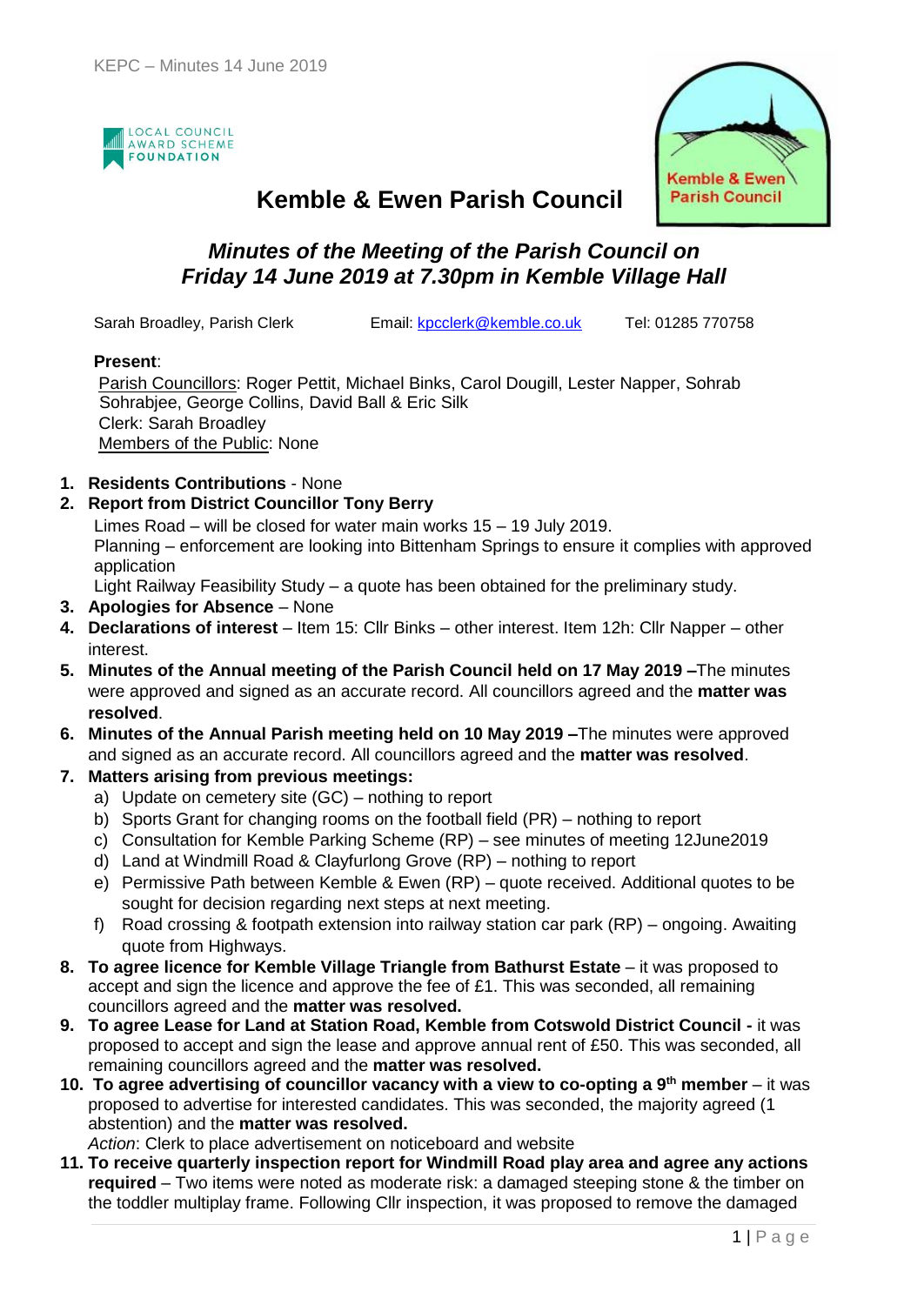stepping stone and as per the advice from the inspection continue to monitor the toddler frame through the weekly checks. The frame has been pushed and pulled by a strong man and there was no movement observed. This was seconded, all remaining councillors agreed and the **matter was resolved.**

- **12. To review and agree actions required to tidy the area recently exposed by the reshaping of the yew trees in the cemetery**- it was proposed to arrange tidy up of this area at a cost of up to £500. This was seconded, all remaining councillors agreed and the **matter was resolved.** *Action: Clerk to obtain quote(s) and arrange works.*
- **13. To review and agree the legacy tree planting requirements and associated cost:** The tree planting plan was circulated and it was proposed to use small trees to complete these works over 3 years with planting in the Autumn. 18 trees will be planted in 2019 along Washpool Lane and the road between Kemble and Ewen. The cost will be £360 for the trees plus up to £500 for planting. This was seconded, all remaining councillors agreed and the **matter was resolved.**
- **14. To review and agree the request to underwrite the maintenance of the new trees on Windmill Road between the railway bridge and Tetbury Road.** It was proposed to agree to this as the farm intend to maintain the trees however Highways require the Parish Council to take responsibility for their maintenance. This was seconded, all remaining councillors agreed and the **matter was resolved.**
- **15. To review and agree asset register valuations and agree any actions required regarding valuation of the village hall:** The Village hall committee have identified a need for a rebuild valuation report and have obtained two quotes. It was proposed to obtain a third quote and agree to pay up to £500 for this procedure. This was seconded, all remaining councillors agreed and the **matter was resolved.**

*Action: Clerk to arrange collation of quotes.*

- **16. To review the quotes and agree the actions required to replace the Kemble sign that was damaged on the entry to the village from Ewen.** The two quotes received were reviewed and it was proposed to accept the quote from JACS for both supply and installation of the sign at a total cost of £374. The replacement sign is to be located where the original sign was. This was seconded, all remaining councillors agreed and the **matter was resolved**. *Action: Clerk to instruct contractor*
- **17. To review and agree action required for replacement quiet lane sign:** It was proposed that the Parish Council source and replace the sign up to a cost of £500. This was seconded, all remaining councillors agreed and the **matter was resolved**.
- **18. To review requirements and agree actions required to make the website accessible.** It was proposed that Adobe Acrobat DC Pro is purchased at a cost of £15 per month to ensure pdf documents are accessible and that investigations are made into have a dedicated Parish Council URL. This was seconded, all agreed and the **matter was resolved.** *Action: Investigate options/costs*
- **19. To review, agree and adopt the Disciplinary Procedure & Publication Scheme.** It was proposed to adopt the Publication Scheme. The Disciplinary scheme to is to be adjourned to the next meeting. This was seconded, all remaining councillors agreed and the **matter was resolved**.
- **20. To agree spend on the following:**
	- a) **Additional space on first aid training course – £25** It was proposed to approve this spend. This was seconded, all remaining councillors agreed and the **matter was resolved**.
- **21. To decide response to new Planning Applications:**
	- a) 19/01759/FUL | Erection of a single storey side extension, loft conversion with 5No. rooflights and rear facing dormer window | Barradale Old Vicarage Lane Kemble. It was proposed that the Parish Council have no objection to this application. This was seconded, all remaining councillors agreed and the **matter was resolved.**
	- *Action: Clerk to respond via Planning Portal*

#### **22. Financial Matters**

- a) To review and approve Bank Reconciliation: June 2, 2019 It was proposed to agree and accept the bank reconciliation. This was seconded, all remaining, councillors agreed and the **matter was resolved.**
- b) To review and approve payments May 17, 2019 to June 14, 2019 and sign cheques. It was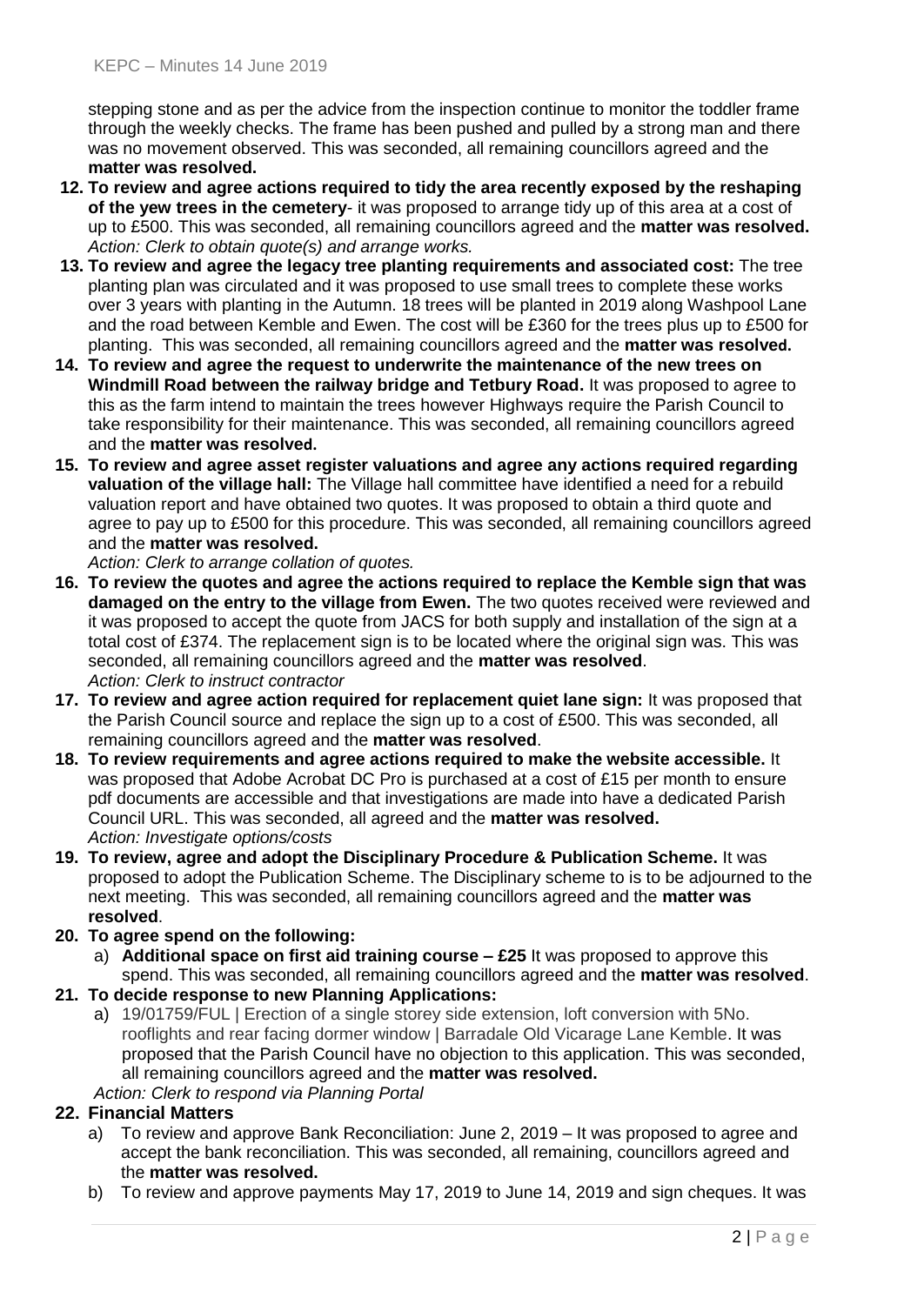proposed the council approve payments, including the overspend vs budget on First Aid which will be covered by contingencies, and sign cheques. This was seconded, all remaining, councillors agreed and the **matter was resolved**.

c) To review and approve spend vs budget year to date –it was proposed to approve spend vs budget. This was seconded, all remaining councillors agreed and the and the **matter was resolved**.

#### **23. Councillor Reports/Items to Note**

- a) Highways the drains at Smerrills have now been cleared.
- b) Police crime report/Neighbourhood Watch no report available due to PCSO annual leave
- c) Village Appearance see item 13/14
- d) Neighbourhood Development Plan The underspend of £1127 from the 2018/19 grant is to be returned to Groundwork UK and a new application is to be made for a grant to cover the remaining work to be carried out in 2019/20. In preparation for the Community Infrastructure Levy the Parish Council will need to prepare a list of potential projects.
- e) Playground Inspections –see item 11
- f) Road Safety Cllr Silk has established contact with a Parish in the Forest of Dean that are doing a project looking at road safety ideas
- g) Youth facilities/plans Victoria is looking at running Kemble Kids activities again in the summer
- h) Kemble Community Gardens Cllr Napper reported that a group of residents have contacted the new leader of CDC regarding the future of KCG as a green space
- i) Kemble Airfield details about the consultation are available on the website and displayed at the village shop
- j) Cirencester Light Railway see Item 2
- k) Village Archives awaiting details from GWR

#### **24. Items for Future Agenda**

- a) Long term lease of Triangle from Kemble Farms
- b) Grant application for Kemble Kids
- c) Review quotes for Kemble/Ewen Footpath extension
- d) Review request to be sponsor of the Kemble Light Railway
- e) Cam has operated to Post Office for 30 years ideas for commemoration.

Meeting Finished at 10.40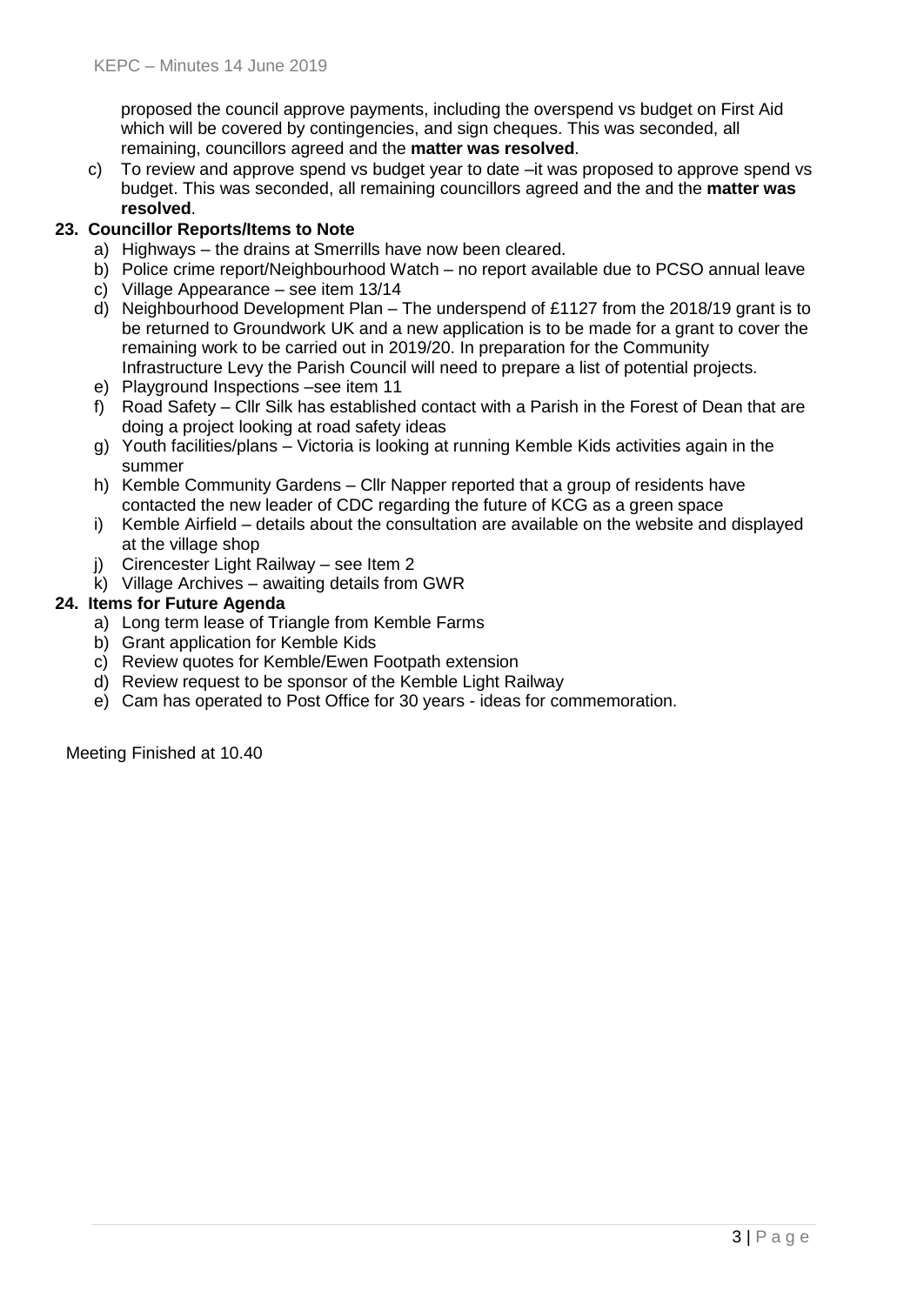# KEMBLE & EWEN PARISH COUNCIL Bank Reconciliation: June 2, 201



| Receipts May 3, 2019 – June 2, 2019 |                    |                    |        |
|-------------------------------------|--------------------|--------------------|--------|
| Date                                | From whom received | <b>Particulars</b> | Amount |
| 05/05/2019   NS&I                   |                    | Interest           | 6.62   |
| 02/06/2019   Santander              |                    | Interest           |        |

#### **CASH BOOK STATEMENT OF FUNDS**

| New Cash Book balance          | £42.125.47 |
|--------------------------------|------------|
| Payments                       | £4,578,30  |
| Receipts                       | £17.692.08 |
| Cash Book balance b/f 06/04/19 | £29.011.69 |
|                                |            |

#### **RECONCILIATION TO BANK ACCOUNTS**

| Bank a/c balances:                  |            |
|-------------------------------------|------------|
| Santander Savings Account 41987930  | £4,093.61  |
| Santander Business Account 41987928 | £38,475.46 |
| SUB TOTAL                           | £42,569.07 |
| <b>Adjustments</b>                  |            |
| Income not yet banked               |            |
| Unpresented cheques                 | £443.60    |
| Other                               | £0.00      |
| <b>Cash Book balance</b>            | £42,125.47 |
|                                     |            |